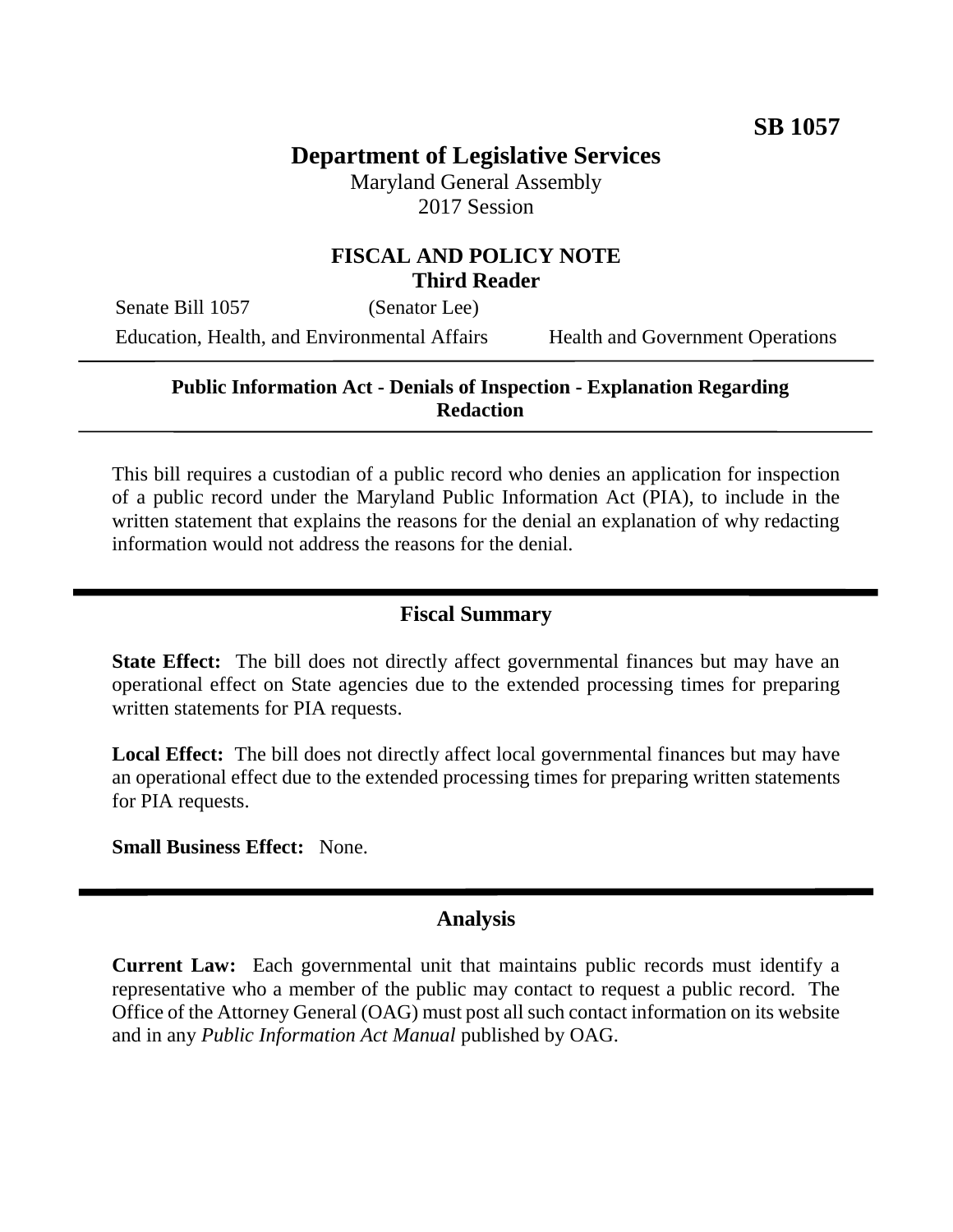# *Duties of Custodians*

A custodian of a public record must designate types of public records that are to be made available to any applicant immediately on request and must maintain a current list of the types of public records that have been so designated.

Generally, a custodian of a public record who approves a PIA request must produce the public record immediately or within a reasonable period of time but not more than 30 days after receipt of the application. A custodian must notify an applicant in writing or via email within 10 working days of receiving a request if the estimated time to produce responsive records exceeds more than 10 working days.

# *Required Denials*

A custodian must deny inspection of a public record or any part of a public record if (1) the public record is privileged or confidential by law or (2) the inspection would be contrary to a State statute, a federal statute or regulation, the Maryland Rules, or an order of a court of record. Denial of inspection is also mandatory for public records relating to adoption, welfare records, hospital records, letters of reference, specified information about an individual maintained by a library, retirement records, certain police records, criminal charging documents, arrest warrants, personnel records, certain hospital and school records, records of certain State agencies, certain recorded and surveillance images, and captured plate data collected by automatic license plate reader systems. Denial of inspection is required for information in a public record relating to certain medical, psychological, sociological, and financial information; trade secrets; certain personal information about public employees; information about the security of an information system; and licensing records.

# *Discretionary Denials*

Unless otherwise specified, if a custodian believes that inspection of a part of a public record by an applicant would be contrary to the public interest, the custodian may deny inspection to the applicant of that part of the record. Permissible denials include information relating to documents that would not be available through discovery in a lawsuit, certain information about publicly administered tests, research projects conducted by an institution of the State or a political subdivision, real estate appraisals of property to be acquired by the State prior to its acquisition, certain information on inventions owned by State public higher educational institutions, and trade secrets or confidential information owned by the Maryland Technology Development Corporation.

A custodian that denies inspection of a public record on this basis must provide (1) a written statement to the applicant giving the reason for denial; (2) the legal authority on which it